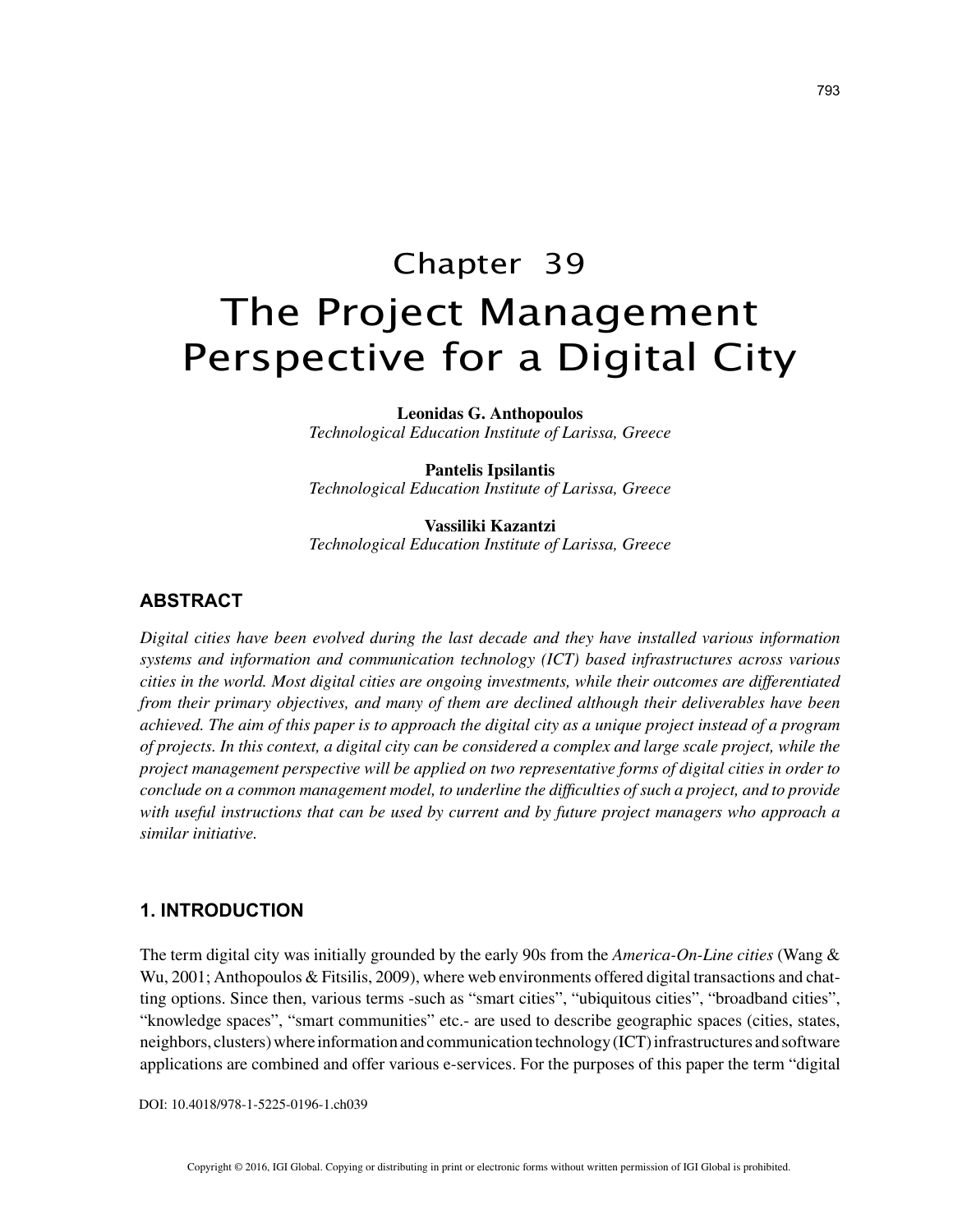city" will describe all the above notions. The scope and the objectives of the deployed e-services are extensive and many of them are based on Web 2.0 technologies in order to achieve social participation and crowd sourcing. The components of a digital city usually concern "smart people", "smart environment", "smart economy", "smart governance", and "smart mobility" which generally constitute the notion of "smart living" (Giffinger et al., 2007). On the other hand, according to (Caragliu & Nijkamp, 2009), a "smart" city is established "*when investments in human and social capital in combination with traditional and modern ICT infrastructure support the sustainable economic growth and a high quality of life, with a wise management of natural resources, through participatory governance*".

Various digital cities faced different challenges and defined alternative priorities such as the improvement of local everyday life; the development of knowledge-based societies; the "close" of the "digital divide"; and the simplification of the public services (Anthopoulos & Fitsilis, 2009). Moreover, some digital cities prioritized e-commerce and public services, others focused on the local quality of life, while current trends concern the environmental protection. The social implications and the diversity of the ICT solutions and of the offered e-services increase the complexity of a digital city, while the transformation of the local community requires a continuous review and reconsideration of a digital city.

The implementation of a digital city is based on the deployment of various projects, which address the predefined priorities and objectives. The aim of this paper is the determination of a proper management method that can support the success of current and of future digital cities, and that can establish their viability. In this context, the digital city is considered as a unique project instead of a set of projects, and the project management perspective is analyzed and delivers useful outcomes. This analysis is critical for such a project due to complexity, scale and viability requirements. It is also important since each similar project is ongoing, and its social adoption is not secured in spite of project success in terms of scope, time, budget and quality.

The project management perspective's analysis follows the four construction management generic project processes inspired by (Winch, 2009): (a) Defining the Project Mission; (b) Mobilizing the Resource Base; (c) Riding the Project Life Cycle; (d) Leading the Project Coalition. In each process the Project Management Institute (PMI) Body of Knowledge (PMBOK, 2008) areas are considered and a proposed management model for a digital city is structured. Finally, two different representative cases (a) the e-Trikala (Anthopoulos & Tsoukalas, 2006) and the New Songdo (Lee & Oh, 2008) will support the composition of the project management model.

This paper is organized as follows: in the following section of this paper, the context of the Digital City is analyzed and various digital cities are presented in order to define the scope and the complexity of such a project. In section 3, the project management perspective is considered for a digital city with the use of two case studies: the Digital City of Trikala (Greece) and the Ubiquitous City of New Songdo (South Korea). In section 4, the outcomes of the consideration are discussed, and in the final section 5 some results and some future thoughts are presented.

## **2. THE CONTEXT OF THE DIGITAL CITY**

Digital cities have being developed since the early 90s in various forms, facing different challenges and following alternative approaches (Table 1). The *Web or Virtual Cities* such as the America-On-Line cities (Wang and Wu, 2001), the digital city of Kyoto (Japan) (Ishida, 2002; Ishida, Aurigiri and Yasuoka, 2001) and the digital city of Amsterdam (Lieshout, 2001) were the initial forms. This approach concerns